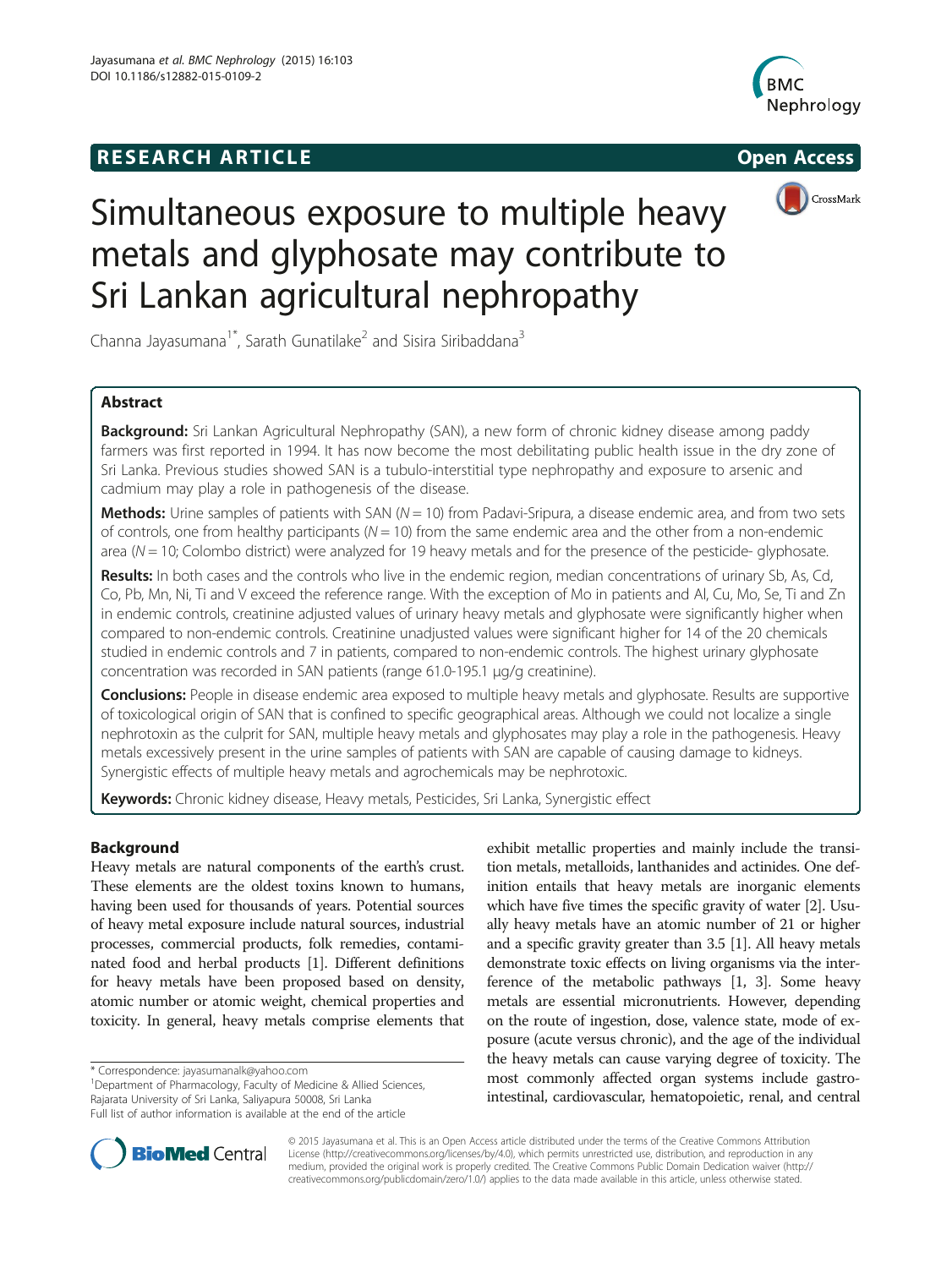and peripheral nervous systems. Among the heavy metals having the most serious health implications are arsenic, lead, cadmium, and mercury [\[4\]](#page-7-0). Recent concern have been expressed on the long term sub-threshold exposure of bioaccumulative heavy metals producing different clinical manifestations from overt poisoning due to a single or limited exposure to a higher toxic dose [\[4, 5](#page-7-0)]. It has been shown that continuous exposure, as detected by low concentrations of urinary heavy metal levels is associated with an increased oxidative DNA damage and impaired DNA repair in adolescents [\[5](#page-7-0)].

Epidemiological studies have shown a strong association between exposure to heavy metals and the prevalence of chronic kidney disease (CKD) [\[6](#page-7-0)]. High degree of blood flow, the large number of mitochondria necessary for energy dependent-metabolic processes and the load of heavy metals presented to the kidney as the primary site of elimination may trigger such a higher risk of nephrotoxicity relative to other organs [[6\]](#page-7-0). The patho-physiological mechanisms behind heavy metal-induced kidney injury are complex and some aspects of their metabolism and mechanisms of toxicity remain unknown. Certain regions of the nephron are selectively more sensitive to specific metals. Regional variability in sensitivity could result from localization of specific molecular targets in certain cell populations and the localization of transport and binding ligands that bind the metals to specific targets within each nephron [\[7\]](#page-7-0). Generally, nephrotoxic heavy metals are thought to affect the proximal tubule of the nephron [[7\]](#page-7-0).

Sri Lankan Agricultural Nephropathy (SAN) is also known as Chronic Kidney Disease of unknown etiology (CKDu) or Chronic Kidney Disease due to non-traditional causes (CKDnT). This is a new form of chronic kidney disease that has been identified among paddy farmers in the dry zone of the Sri Lanka especially in the North Central Province (NCP) [\[8](#page-7-0)]. Patients with SAN do not have the commonly known risk factors for chronic kidney disease such as diabetes, hypertension, glomerulopathies or renal stone disease. Histo-pathological findings in the kidneys include tubulo-interstitial nephritis associated with mononuclear cell infiltration, glomerular sclerosis and tubular atrophy [[9](#page-7-0)]. Slow progression, minimal urine proteinuria without active sediment, bilateral small echogenic kidneys on ultrasound examination and negative immunofluorescence for IgG, IgM, and complement-3 in the kidney biopsy are strongly in favor of a tubulo-interstitial disease with a toxic etiology [\[10\]](#page-7-0). Clinical findings such as hypernatriuria, hyperkaluria, hypermagnesuria, hyponatremia, hypokalemia and hypomagnesemia are compatible with proximal tubular damage as proximal tubules are responsible for the 60 % of the electrolyte reabsorbtion. Many victims of SAN are not aware of being ill until advance stages of the disease. The observed geographical distribution of the disease and associated socioeconomic

characteristics are suggestive of an environmental and occupational etiology [\[8, 11](#page-7-0)]. The clinical, biochemical, histological features and exposure to environmental toxicants are similar to those affected with Mesoamerican nephropathy [[12](#page-7-0), [13](#page-7-0)]. Several studies have been conducted to determine the cause of SAN, and these studies have speculated the causative role of heavy metals including cadmium and arsenic [[8, 14, 15](#page-7-0)]. Initially, the focus of investigation of SAN was on Cd as it was associated with Itai-itai disease in Japan. This epidemic of kidney disease was due to massive Cd poisoning from mining in the Toyama prefecture. The epidemic presented as osteomalacia and chronic kidney disease [[16](#page-7-0)].

The objective of this study was to examine the urinary excretion of multiple heavy metals and glyphosate in patients with SAN, and compare the results with that of healthy subjects from endemic and non-endemic areas without any kidney disease. We measured glyphosate in urine because two authors (CJ & SG) have formulated a hypothesis that incriminates glyphosate and heavy metal complexes as a causative factor for SAN [[13](#page-7-0)].

### Methods

Urine samples were collected from patients and controls in Padavi-Sripura and from Colombo. Padavi-Sripura is a divisional secretariat (sub-division) of Trincomalee district of the Eastern province bordering to NCP with a population of 11,858. This area has been identified as having one of the highest prevalence of SAN. Cases (group 1;  $N = 10$ ) were recruited from the patients who attended a medical clinic at Padavi-Sripura divisional hospital in Sri Lanka. These patients were diagnosed by a qualified Nephrologist according to the Ministry of health (Sri Lanka) criteria for the diagnosis of CKDu (for further details on diagnosis see reference 24). Stated briefly, criteria for diagnosis are, no history of diabetes mellitus, hypertension, urological disease or glomerulonephritis, history of snake bite, blood pressure < 160/100 mmHg untreated or < 140/90 mmHg when treated with two or less anti hypertensive agents and with a HbA1c < 6.5. Ultra sound evidence of contracted kidneys and serum creatinine > 1.3 mg/dL was used to diagnose CKDu.

There were two groups of controls. The first group of control participants ( $N = 10$ ) was selected from the same Padavi-Sripura area as the cases (group 2 - endemic controls). Their kidney functions were normal. They had negative albuminuria (albumin creatinine ratio less than 30 mg/g) and serum creatinine less than 1.3 mg/dL. The participants in this endemic control group shared the same physical environment as the patients. The other group of control participants  $(N = 10)$  was recruited from Malabe, a semi-urban area located in the Colombo district about 20 km away from city of Colombo (group 3 - non endemic controls). Participants' in-group 1 and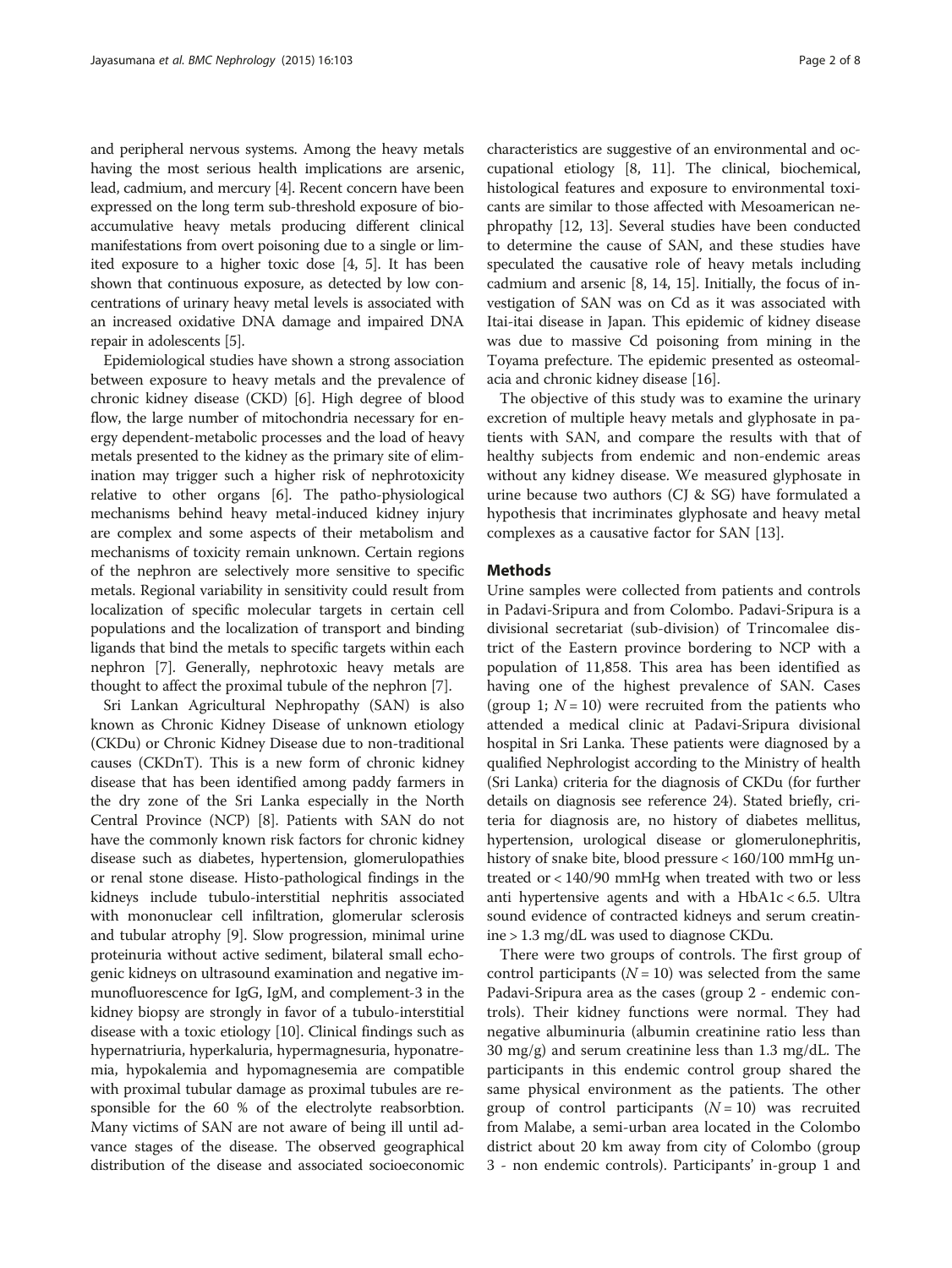2 are farmers but the participants in-group 3 were not. Both groups of controls did not have any history of kidney disease any other chronic disease.

Non-fasting spot urine samples were collected in the morning from all the cases and controls into empty polypropylene bottles. All samples were immediately sealed and stored at  $4^{\circ}$  C and then transferred to -20 $^{\circ}$  C within 6 hours of collection. Sample were shipped to Institute for Integrated Research in Materials, Environments and Society (IIRMES) lab, California State University, Long Beach (CSULB), USA and stored at -40 $^{\circ}$  C until analysis. Urine creatinine level was measured by a modified Jaffe test. (Aluminum (Al), Antimony (Sb), Arsenic (As), Barium (Ba), Cadmium (Cd), Chromium (Cr), Cobalt (Co), Copper (Cu), Iron (Fe), Lead (Pb), Manganese (Mn), Molybdenum (Mo), Nickel (Ni), Selenium (Se), Strontium (Sr), Tin (Sn), Titanium (Ti), Vanadium (V) and Zinc (Zn) levels were measured in the urine using an Inductively Coupled Plasma Mass Spectrometer (ICP-MS; HP 4500, Agilent Technologies, Palo Alto, CA) equipped with a quadrupole analyzer and octopole collision/reaction cell.

# Accuracy, precision and detection limits

Accuracy was measured using the spiked standard solutions (Agilent Technologies). Ultrapure water (MilliQ) was used as blank (1 blank per each 10 sample batch). Precision (reproducibility) was ascertained using withinday replicate analysis of samples. The Relative Standard Deviation (%RSD =  $SD/\chi$  of the replicate values X 100 %; χ is mean value) was calculated to give an indication of sample preparation and analytical precision. Replicates of each day provided an indication of within-day precision. The analytical detection limit was calculated as the concentration of the element which gave a detectable signal above the background noise at greater than the 99 % confidence level, and the detection limit was calculated as the mean of blanks plus 3 times the standard deviation of the mean.

Undiluted urine samples were tested for glyphosate by Enzyme-immunoassay using commercial test kits (US Biocontract Inc., San Diego, CA) according to the manufacturer's protocol. This test is based on the competition between the glyphosate and glyphosate-horseradish peroxidase conjugate for binding to the rabbit antibody raised against glyphosate. Validation of the ELISA test was done in comparison with GC-MS. To study the recovery rate several samples were spiked with 10 μg/L of glyphosate and it was measured in the supernatant by using ELISA. ELISA method has lower detection limit of glyphosate (0.6 μg/L) compared to HPLC method (50 μg/L). All experiments were triplicated and average value was taken.

Mayo clinic reference range is used as the reference for urinary heavy metal levels [[17\]](#page-7-0). However, the results

of this analysis were creatinine unadjusted and may not be applicable to patients with renal impairment with low urinary creatinine. Therefore, for all the statistical tests we have used only creatinine adjusted urinary concentrations of the heavy metals and glyphosate. To obtain creatinine adjusted value a heavy metal or glyphosate concentration in the urine (μg/L) was divided by urinary creatinine concentration (g/L). Ethical clearance for the study was obtained from the ethics review committee of the Faculty of Medicine, Rajarata University of Sri Lanka. Written informed consent was obtained from all participants.

#### Statistical analysis

Heavy metal and glyphosate concentrations of urine samples of the SAN patients (group 1) were compared with two control groups, one from the endemic area (group 2) and the other from a non-endemic area (group 3) using Kruskal-Wallis test. Non-parametric tests were used for the analysis because of the non-normality of data and small sample size. Mann-Whitney U test was used to analyze the difference between each group. Because of multiple testing, alpha level of 0.05 was divided by three for a more stringent alpha level (Bonferroni adjustment). Effect size was calculated by dividing the Z values by square root of the total number of participants in the two groups [[18](#page-7-0)]. All the statistical analysis was performed using SPSS 22.0.

# **Results**

Baseline data of all three groups are shown in Table [1](#page-3-0). Median urinary concentrations of Sb, Cd, Pb, Mn, Ti and V in SAN patients and controls (all three groups) exceed the reference range provided by the Mayo clinic (Table [2\)](#page-3-0) [[17](#page-7-0)]. In addition, among patients and controls living in the endemic area (group 1 and 2), urinary concentrations of As, Co and Ni exceed the reference range. Fe excretion among endemic controls is higher than reference range provided by Mayo clinic.

Except for Ba, Mo, Sn, and Ti creatinine unadjusted median value of all other heavy metals and glyphosate in the urine is higher in patients (group 1) and endemic controls (group 2) when compared to the controls in the nonendemic area (group 3). Creatinine unadjusted heavy metals and glyphosate concentrations were lower in cases (group 1) than in controls from endemic Padavi-Sripura area (group 2).

Except for Sn creatinine adjusted median value of all other heavy metals and glyphosate in the urine is higher in patients (group 1) and endemic controls (group 2) when compared to the controls in the non-endemic area (group 3) (Table [2](#page-3-0)). When comparing group 1 and 2 except for Ba, Fe, Sr and Ti adjusted mean urinary concentrations of all other heavy metals and glyphosate is higher among patients with SAN (group 1).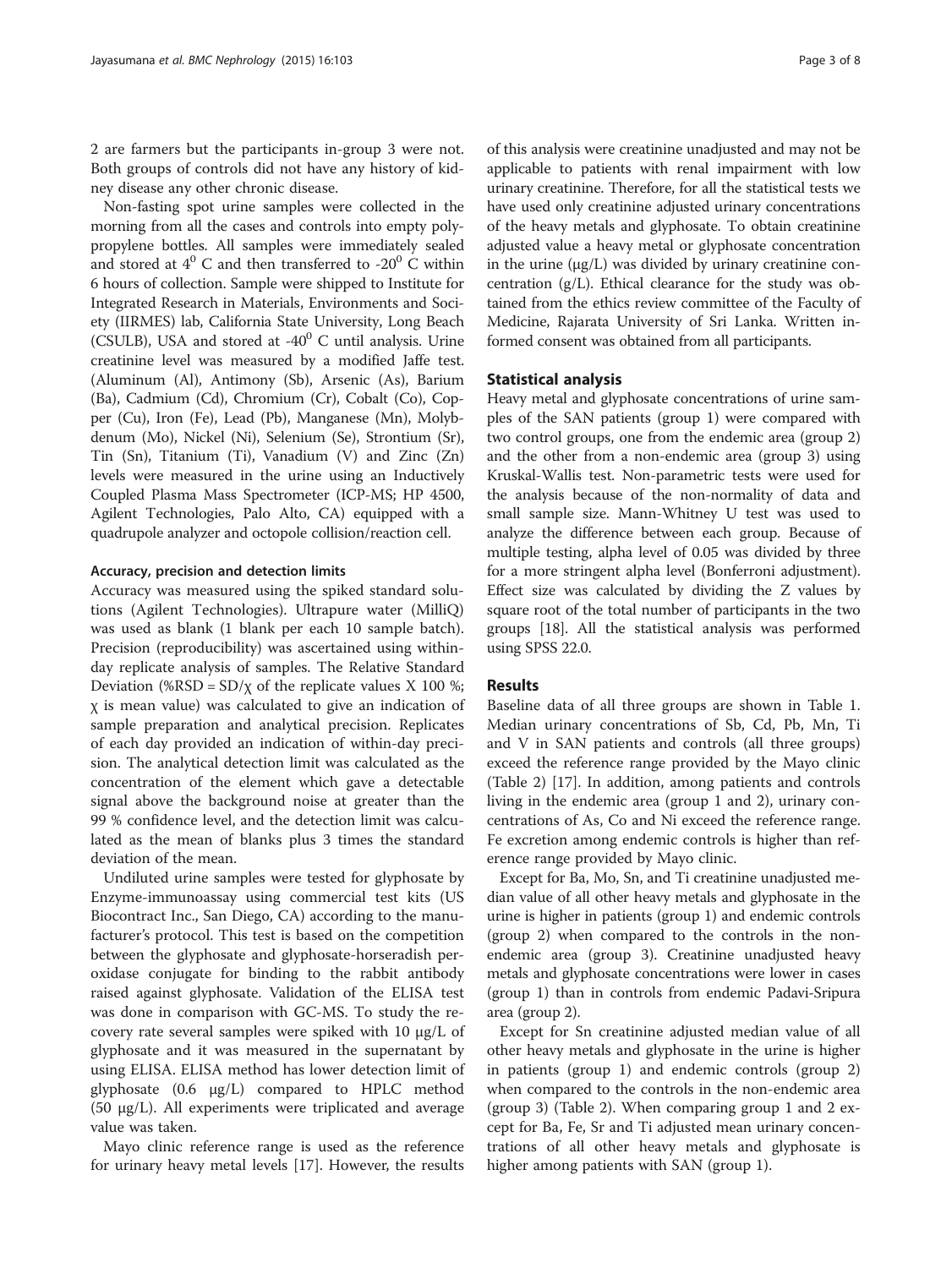<span id="page-3-0"></span>

| <b>TUDIC I</b> DUSCITIC GUILD OF DUITICIDATION |                      |                      |                                              |  |  |  |  |  |  |  |
|------------------------------------------------|----------------------|----------------------|----------------------------------------------|--|--|--|--|--|--|--|
|                                                | SAN patients         | Controls Endemic     | Controls non-endemic<br>(Group 3; $N = 10$ ) |  |  |  |  |  |  |  |
|                                                | (Group 1; $N = 10$ ) | (Group 2; $N = 10$ ) |                                              |  |  |  |  |  |  |  |
| Area                                           | Padavi-Sripura       | Padavi-Sripura       | Malabe                                       |  |  |  |  |  |  |  |
| Age                                            | $43.4 \pm 5.6$       | $45.1 \pm 6.3$       | $39.3 \pm 11.5$                              |  |  |  |  |  |  |  |
| Gender (Female)                                | 3                    | 3                    | 3                                            |  |  |  |  |  |  |  |
| Weight (Kg)                                    | $54 \pm 5.7$         | $58.2 \pm 3.8$       | $64.4 \pm 12.8$                              |  |  |  |  |  |  |  |
| Years since diagnosis                          | $4.4 \pm 1.1$        | <b>NR</b>            | N <sub>R</sub>                               |  |  |  |  |  |  |  |
| Serum Creatinine (mg/dl)                       | $3.15 \pm 1.17$      | $0.92 \pm 0.13$      | <b>NC</b>                                    |  |  |  |  |  |  |  |
| Urine Creatinine (q/L)                         | $0.49 \pm 0.18$      | $1.64 \pm 0.19$      | $1.29 \pm 0.21$                              |  |  |  |  |  |  |  |
| History of kidney disease                      | Yes                  | <b>No</b>            | <b>No</b>                                    |  |  |  |  |  |  |  |
| $CKD stagea - No of individuals$               | 3B-3; 4-5; 5-2       | NR.                  | <b>NR</b>                                    |  |  |  |  |  |  |  |
| Farmers (%)                                    | 100                  | 100                  | 0                                            |  |  |  |  |  |  |  |

 $NR$  not relevant, NC not collected  $a$  according to eGFR calculated by CKD-EPI equation (R)

The Kruskal-Wallis test (chi-square value) showed significant difference between three groups in the creatinine unadjusted excretion of heavy metals and glyphosate except for Al, As, Cu, Mo, Ti and Zn (Table [3](#page-4-0)). However, when adjusted for creatinine except Mo all heavy metals and glyphosate showed a significant difference among the three groups. This is also confirmed by the within group comparison (groups 1 and 2, groups 1 and 3 groups 2 and 3). Creatinine unadjusted six heavy metals (Sb, Cd, Cr, Co, Pb and Sn), and glyphosate excretion among people in the endemic area (group 1 & 2) is significantly higher when compared with the non-endemic area (group 3). Creatinine adjusted thirteen heavy metals (Sb, As, Ba, Cd, Cr, Co, Fe, Pb, Mn, Ni, Sr, Sn and V)

Table 2 Creatinine adjusted and unadjusted median urinary concentrations of heavy metals and glyphosate (minimum and maximum values are given in the parenthesis)

| Element                                | Creatinine unadjusted (µq/L) |                               |                                   | Creatinine adjusted (µg/g creatinine) |                               |                                   |  |  |
|----------------------------------------|------------------------------|-------------------------------|-----------------------------------|---------------------------------------|-------------------------------|-----------------------------------|--|--|
| (Reference<br>range $\mu$ g/L $^{a}$ ) | SAN patients<br>(group 1)    | Controls Endemic<br>(group 2) | Controls non-endemic<br>(group 3) | SAN patients<br>(group 1)             | Controls Endemic<br>(group 2) | Controls non-endemic<br>(group 3) |  |  |
| Al $(0-20)$                            | 8.8 (4.6-32.2)               | 14.7 (3.6-32.4)               | $6.8$ $(3.8-28.4)$                | 19.8 (7.5-89.4)                       | $9.3(2.6-16.3)$               | $5.3$ (2.8-28.7)                  |  |  |
| $Sb(0-1)$                              | $3.6(3.5-3.9)$               | $4.9(4.4-11)$                 | $2.2(1.6-2.9)$                    | $8.2$ (3.5-10.3)                      | $3.2(1.6-12.1)$               | $1.7(1.3-2.6)$                    |  |  |
| As (0-35)                              | 37.5 (11.1-130.3)            | 102.0 (14.9-187.8)            | 29.2 (15.2-40.2)                  | 89.3 (21.6-136.6)                     | 56.2 (17.6-160.5)             | 21. (11.4-40.2)                   |  |  |
| Ba (NA)                                | 4.4 (2.9-10.9)               | 16.5 (7.2-177.9)              | 33.9 (1.9-7.8)                    | $9.5(4.5-14.4)$                       | 13.7 (5.2-66.4)               | $2.7(1.4-7.9)$                    |  |  |
| $Cd (0-1.3)$                           | $2.5(2.2-3.1)$               | $4.6(4.1-6.9)$                | $1.9(1.1-2.2)$                    | $5.5(2.2-8.6)$                        | $3.0(1.7-8.1)$                | $1.3(1.0-2.0)$                    |  |  |
| Cr(NA)                                 | 22.5 (17.1-52.7)             | 42.9 (15-77.3)                | 18.1 (11.5-35.6)                  | 50.3 (17.3-146.4)                     | 27.1 (10.8-52.0)              | 13.7 (9.3-36.0)                   |  |  |
| $Co (0-1.9)$                           | $2.5(1.6-3.5)$               | $4.7(2.4-5.9)$                | $1.6(0.9-2.9)$                    | $5.9(1.6-9.2)$                        | $3.3(1.5-7.8)$                | $1.5(0.7-2.1)$                    |  |  |
| Cu (15-60)                             | 20.7 (9.6-104.5)             | 35.9 (11.2-56.1)              | 13.8 (8.5-39.7)                   | 46.0 (9.7-160.8)                      | 19.6 (4.6-61.6)               | 10.9 (5.5-29.8)                   |  |  |
| Fe (100-300)                           | 117.2 (28.4-636.3)           | 622.2 (248.5-1767)            | 135.1 (69.6-287.5)                | 250.5 (55.7-1767.5)                   | 513.8 (171.4-965.8)           | 106.6 (49.1-290.4)                |  |  |
| $Pb(0-4)$                              | 11.8 (11.5-14.2)             | 20.0 (18.4-24.5)              | $9.0(7.8-9.9)$                    | 26.5 (11.6-39.4)                      | $12.9(7.2-23.3)$              | $6.9(5.7-9.6)$                    |  |  |
| Mn (0.1-0.9)                           | $2.2(1.5-6.6)$               | $5.9(3.5-115.1)$              | $1.6(1.3-4.2)$                    | $4.9(1.6-18.3)$                       | $4.2(2.2 - 42.9)$             | $1.3(0.8-4.2)$                    |  |  |
| Mo (6-190)                             | 47.8 (25-213)                | 98.8 (38-211.8)               | 50.1 (20.7-187.6)                 | 108.6 (25.3-591.7)                    | 80.9 (14.2-176.8)             | 33.9 (16.7-189.5)                 |  |  |
| $Ni (0-6)$                             | $5.6(1.7-24.1)$              | $10.1(2.6-25.2)$              | $4.7(1.3-11.5)$                   | 12.8 (1.7-66.9)                       | $7.2(1.9-18.6)$               | $3.4(1.0-11.6)$                   |  |  |
| Se (0-50)                              | $13.1 (9.7 - 33.1)$          | 22.8 (10.7-52.4)              | $11.3(6.6-27.5)$                  | 26.6 (16.9-88.9)                      | 18.5 (4.9-34.1)               | $8.7(4.5-24.6)$                   |  |  |
| Sr (NA)                                | 102.3 (26.2-368.2)           | 471.6 (147.7-940.1)           | 82.9 (26.2-187.2)                 | 191.2 (51.4-1022.8)                   | 304.1 (106.3-514.4)           | 63.7 (16.6-189.1)                 |  |  |
| Sn (NA)                                | 30.0(29.6-39.2)              | 37.0 (36.4-39.4)              | 47.7 (38.7-57.4)                  | 68.7 (30.4-95.6)                      | 24.6 (13.2-63.2)              | 35.7 (27.5-51.3)                  |  |  |
| Ti $(0-2)$                             | 122.9 (69.9-807.4)           | 300.0 (38.3-803.1)            | 124.5 (60.2-604.1)                | 251.1 (119.8-2242.8)                  | 291.1 (14.3-553.9)            | 91.9 (38.1-231.3)                 |  |  |
| $V(0-1)$                               | 20.0 (13.4-59.3)             | 44.9 (18.5-188.7)             | 18.1 (14.2-24.5)                  | 44.4 (13.5-164.7)                     | 31.6 (13.3-70.4)              | 13.07 (10.8-20.0)                 |  |  |
| Zn (300-600)                           | 194.7 (139.2-430.1)          | 344.6 (32.5-756.6)            | 203.0 (145.6-277.6)               | 403.9 (203.8-1194.7)                  | 326.7 (192.2-435.6)           | 144.0 (94.5-280.4)                |  |  |
| Glyphosate (NA)                        | $56.8$ (28.2- $>80$ )        | $73.5 (40.2 - 80)$            | $3.3(1.2-5.5)$                    | 127.6 (61.0-195.1)                    | 82.6 (17.1-195.1)             | $2.4(0.8-4.4)$                    |  |  |

a<br>Peference range for creatinine unadjusted urinary excretion (μg/L) given by Mayo clinic Rochester, Minnesota [[18](#page-7-0)], USA. NA-reference range not available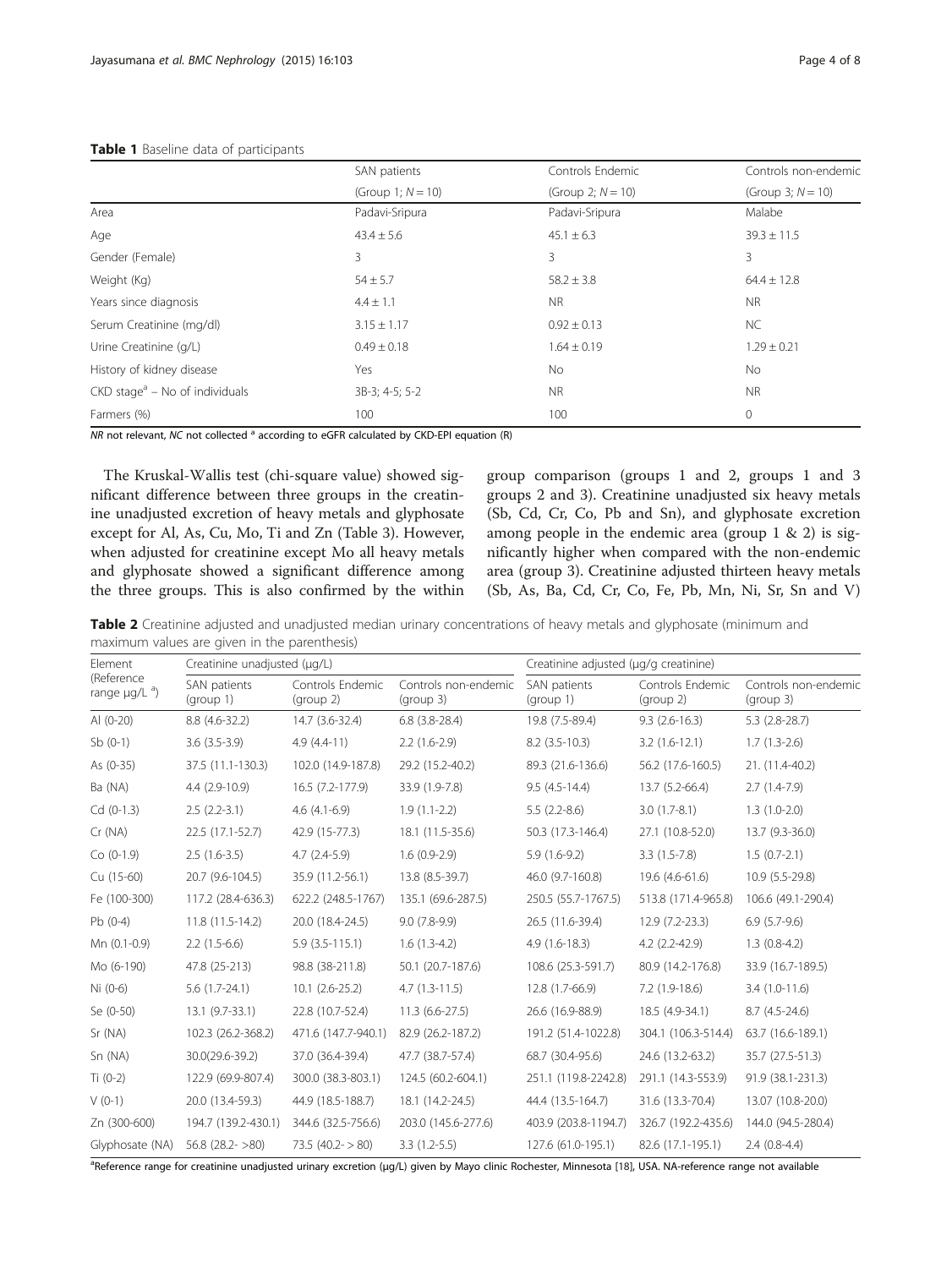|        | Element Creatinine unadjusted                |                                 |                          |                                 |                          |                                 | Creatinine adjusted      |                           |                                 |                          |                                 |                          |                                 |                          |
|--------|----------------------------------------------|---------------------------------|--------------------------|---------------------------------|--------------------------|---------------------------------|--------------------------|---------------------------|---------------------------------|--------------------------|---------------------------------|--------------------------|---------------------------------|--------------------------|
|        | Chi-Square<br>value $(P$<br>value)<br>$DF=2$ | Difference between<br>group 1-2 |                          | Difference between<br>group 1-3 |                          | Difference between<br>group 2-3 |                          | Chi-Square<br>value $(P)$ | Difference between<br>group 1-2 |                          | Difference between<br>group 1-3 |                          | Difference between<br>group 2-3 |                          |
|        |                                              | Z Value                         | Effect size <sup>a</sup> | Z value                         | Effect size <sup>a</sup> | Z value                         | Effect size <sup>a</sup> | value)<br>$DF=2$          | Z Value                         | Effect size <sup>a</sup> | Z Value                         | Effect size <sup>a</sup> | Z value                         | Effect size <sup>a</sup> |
| AI     | 4.2(0.123)                                   | $-1.32$                         | 0.30                     | $-1.29$                         | 0.29                     | $-1.74$                         | 0.39                     | 11.3 (0.004)              | $-2.34$                         | 0.52                     | $-3.10***$                      | 0.69                     | $-1.29$                         | 0.29                     |
| Sb     | 25.9 $(*)$                                   | $-3.80**$                       | 0.85                     | $-3.79**$                       | 0.85                     | $-3.79**$                       | 0.85                     | 19.5 $(*)$                | $-2.27$                         | 0.51                     | $-3.78**$                       | 0.85                     | $-3.22**$                       | 0.72                     |
| As     | 5.9(0.051)                                   | $-1.59$                         | 0.35                     | $-1.59$                         | 0.35                     | $-2.04$                         | 0.46                     | 11.7 (0.003)              | $-1.51$                         | 0.34                     | $-3.10***$                      | 0.69                     | $-2.35$                         | 0.52                     |
| Ba     | $18.7$ (*)                                   | $-3.56***$                      | 0.79                     | $-1.29$                         | 0.29                     | $-3.71***$                      | 0.83                     | 18.0 $(*)$                | $-1.36$                         | 0.30                     | $-3.48**$                       | 0.78                     | $-3.63**$                       | 0.81                     |
| Cd     | 25.8 $(*)$                                   | $-3.80**$                       | 0.85                     | $-3.75***$                      | 0.84                     | $-3.79**$                       | 0.85                     | $21.6$ (*)                | $-2.50**$                       | 0.56                     | $-3.79**$                       | 0.85                     | $-3.64***$                      | 0.81                     |
| Cr     | 14.6 (0.001)                                 | $-2.50***$                      | 0.56                     | $-2.65***$                      | 0.59                     | $-3.10***$                      | 0.69                     | $18.4$ $(*)$              | $-2.65***$                      | 0.59                     | $-3.71**$                       | 0.83                     | $-2.72**$                       | 0.61                     |
| Co     | 19.5 $(*)$                                   | $-3.41***$                      | 0.76                     | $-2.35$                         | 0.53                     | $-3.63***$                      | 0.81                     | 16.0 $(*)$                | $-1.93$                         | 0.43                     | $-3.45***$                      | 0.77                     | $-2.96**$                       | 0.66                     |
| Cu     | 5.3(0.07)                                    | $-0.91$                         | 0.20                     | $-1.66$                         | 0.37                     | $-2.08$                         | 0.47                     | 12.8(0.002)               | $-2.42**$                       | 0.54                     | $-3.18***$                      | 0.71                     | $-1.82$                         | 0.41                     |
| Fe     | 15.1(0.001)                                  | $-3.10***$                      | 0.69                     | $-0.23$                         | 0.05                     | $-3.55***$                      | 0.79                     | 13.2(0.001)               | $-0.91$                         | 0.20                     | $-2.57**$                       | 0.57                     | $-3.48**$                       | 0.78                     |
| Pb     | $25.9$ (*)                                   | $-3.80**$                       | 0.85                     | $-3.80**$                       | 0.85                     | $-3.78**$                       | 0.85                     | 20.6 $(*)$                | $-2.57**$                       | 0.58                     | $-3.78***$                      | 0.85                     | $-3.33***$                      | 0.74                     |
| Mn     | 18.8 $(*)$                                   | $-3.34***$                      | 0.75                     | $-1.90$                         | 0.43                     | $-3.71***$                      | 0.83                     | $15.7$ $(*)$              | $-0.15$                         | 0.03                     | $-3.41***$                      | 0.76                     | $-3.41$                         | 0.76                     |
| Mo     | 3.8(0.149)                                   | $-1.29$                         | 0.29                     | $-0.38$                         | 0.08                     | $-1.97$                         | 0.44                     | 5.9(0.52)                 | $-1.55$                         | 0.35                     | $-2.19$                         | 0.49                     | $-1.29$                         | 0.29                     |
| Ni     | 9.5 (0.009)                                  | $-2.42**$                       | 0.54                     | $-0.91$                         | 0.20                     | $-2.72**$                       | 0.61                     | 9.8 (0.008)               | $-1.36$                         | 0.30                     | $-2.72**$                       | 0.61                     | $-2.34$                         | 0.52                     |
| Se     | 6.9(0.032)                                   | $-1.66$                         | 0.37                     | $-1.29$                         | 0.29                     | $-2.42**$                       | 0.54                     | 13.4 (0.001)              | $-2.42**$                       | 0.54                     | $-3.33**$                       | 0.74                     | $-1.74$                         | 0.39                     |
| Sr     | $17.5$ (*)                                   | $-3.33**$                       | 0.74                     | $-1.10$                         | 0.25                     | $-3.70**$                       | 0.83                     | 15.2(0.001)               | $-0.91$                         | 0.20                     | $-3.10***$                      | 0.69                     | $-3.48**$                       | 0.78                     |
| Sn     | 22.9 $(*)$                                   | $-3.10***$                      | 0.69                     | $-3.71**$                       | 0.83                     | $-3.71***$                      | 0.83                     | $17.4$ (*)                | $-3.44**$                       | 0.77                     | $-3.18***$                      | 0.71                     | $-2.27$                         | 0.51                     |
| Tì     | 3.2 (0.199)                                  | $-1.29$                         | 0.29                     | $-0.61$                         | 0.14                     | $-1.66$                         | 0.37                     | 7.5(0.023)                | $-1.51$                         | 0.34                     | $-2.57**$                       | 0.57                     | $-1.51$                         | 0.34                     |
| $\vee$ | 13.7 (0.001) -2.72**                         |                                 | 0.61                     | $-1.02$                         | 0.23                     | $-3.44**$                       | 0.77                     | $17.4$ $(*)$              | $-1.51$                         | 0.34                     | $-3.48**$                       | 0.78                     | $-3.48**$                       | 0.78                     |
| Zn     | 4.6 (0.098)                                  | $-1.66$                         | 0.37                     | $-0.15$                         | 0.03                     | $-2.04$                         | 0.46                     | 13.8 (0.001)              | $-2.04$                         | 0.46                     | $-3.55***$                      | 0.79                     | $-1.89$                         | 0.42                     |
| Gly    | $20.4$ (*)                                   | $-1.38$                         | 0.31                     | $-3.78**$                       | 0.85                     | $-3.80**$                       | 0.85                     | 19.8 $(*)$                | $-0.77$                         | 0.17                     | $-3.78**$                       | 0.85                     | $-3.79**$                       | 0.85                     |

<span id="page-4-0"></span>Table 3 Comparison of heavy metal and glyphosate urinary excretion between patients with SAN (group 1), controls from endemic area (group 2) and controls from nonendemic area (group 3)

 $\overline{\phi}$   $\overline{\phi}$  p value < 0.001, DF degrees of freedom, \*\* p value less than 0.017,  $\overline{\phi}$  Bold values are large effect sizes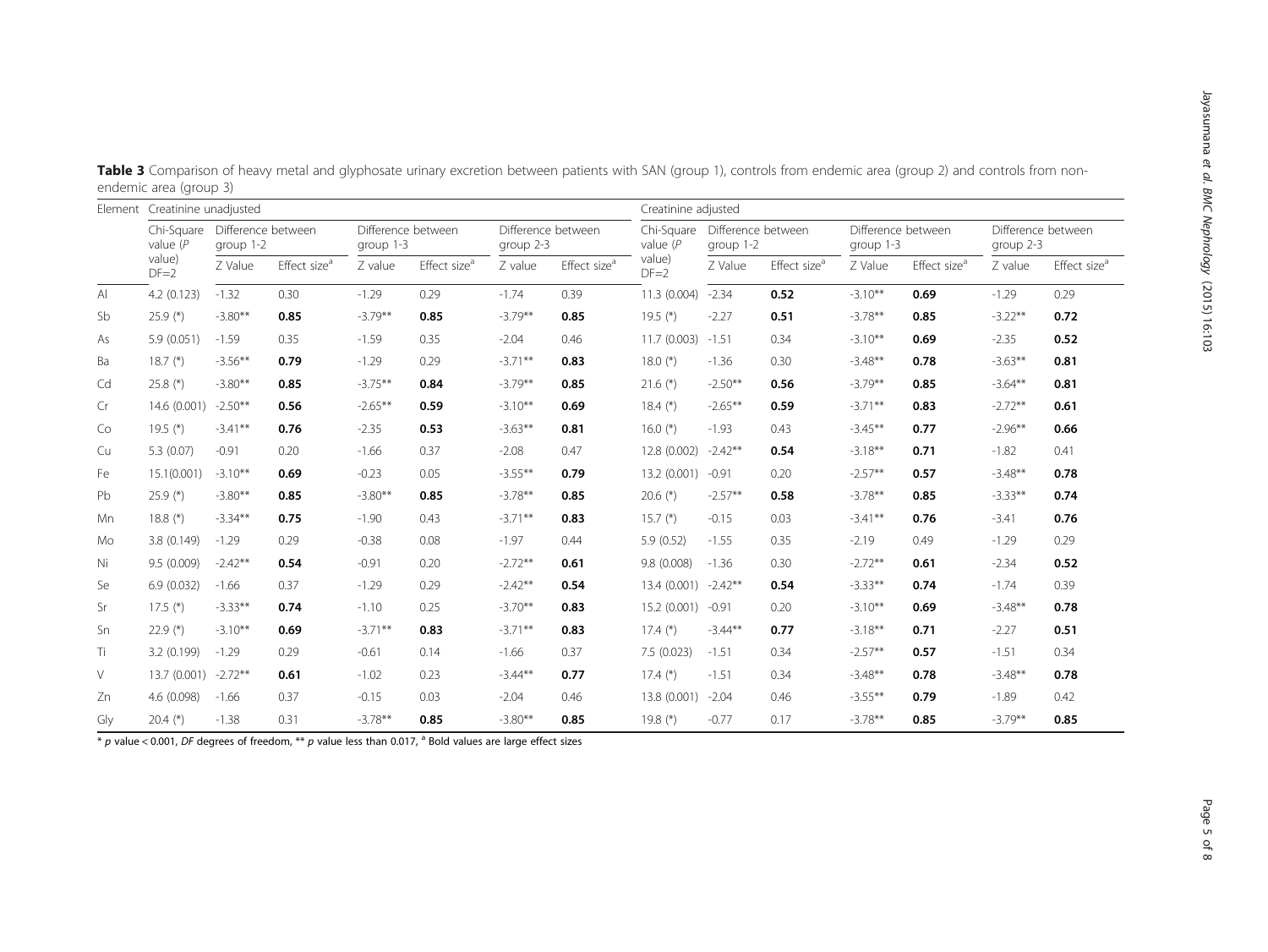and glyphosate excretion among people in endemic area (group 1 & 2) is significantly higher when compared with the non-endemic area (group 3). The highest effect size between groups 1 and 3, and 2 and 3 was seen for creatinine unadjusted urinary excretion of glyphosate, Cd, Sb and Pb. This high effect size remains for glyphosate and cadmium even after creatinine adjustmant.

# **Discussion**

Creatinine adjusted urinary heavy metal excretion (with the exception of Sn) is higher in subjects living in the endemic area as compared to the inhabitants of the nonendemic region (group 3 from Colombo district). In endemic areas urine heavy metal excretion (except for Ba, Fe, Sr and Ti) is higher among patients (group 1) than in controls (group 2). Apart from a few exceptions there seems to be graded excretion of heavy metals in the urine with highest values recorded among patients in the endemic area and lowest among non-endemic controls (group 3) and the values among endemic controls (group 2) placed in between. The glyphosate excretion is very high in endemic controls (39 times more) and patients (46 times more) compared to non-endemic controls. The reason for high excretion of Ti and V by patients and participants from both control groups is another intriguing finding.

We have demonstrated that urinary excretion of heavy metals and glyphosate is markedly high in people living in endemic areas when compared to those living in nonendemic areas. These data supports toxicological origin of SAN that is confined to specific geographical areas [[13](#page-7-0)]. Previous research has given clues about the origin of these heavy metals and glyphosate. All of the implicated heavy metals are present in the fertilizer samples (Triple super phosphate) commonly used in the paddy cultivation in SAN endemic area [\[19, 20](#page-7-0)]. Further, we have shown that the total As content (range 52.4-540.4 μg/Kg) of rice cultivated in the endemic region (Padavi-Sripura) is high [[21](#page-7-0)]. The amount of Cd (range 5-800 μg/Kg) and Pb (range 3- 93 μg/Kg) in market samples of rice obtained from Sri Lanka is also high [\[22, 23\]](#page-7-0). Analysis of Cd, As and Pb content in tobacco and vegetables grown in the endemic area has shown to be high [\[15\]](#page-7-0). A case-control study showed that farmers from the endemic area, who spray glyphosate, drink well water, and had a history of drinking from an abandoned well are at a higher risk of developing SAN [[24](#page-7-0)]. In addition, there was a significantly higher amount of glyphosate in the well water from the endemic region when compared to the non-endemic area (Colombo district) [[24](#page-7-0)]. Rice, vegetables, tobacco, and drinking water are possible sources of ingestion of heavy metals and glyphosate by the inhabitants living in the endemic area. In addition, pesticides or residues may be absorbed through skin and by inhalation [[25](#page-7-0)].

The limited attention directed to the synergistic effect of multiple metals or chemical compounds is one of the main drawbacks of the previous toxicological studies carried out on SAN epidemic. Low concentrations of heavy metals in biological samples of the patients with SAN have prompted investigators to overlook the effect of these elements without taking into account their synergistic effects. Possible role of As and Cd in epidemic of SAN in Sri Lanka was the subject of several studies [[8, 14, 15\]](#page-7-0). Such studies have revealed high As and Cd levels in hair and nail samples of SAN patients with correspondingly lower levels of excretion of the same metals in urine. Once the renal functions are compromised, SAN patients lose their ability to excrete the heavy metals resulting in their accumulation in the body tissues over the time and reduced excretion in urine. However, it should be noted that the total biochemical, clinical, histo-pathological picture of SAN does not match coherently with classical As or Cd poisoning.

All heavy metals excessively present in the urine samples of SAN patients cause oxidative damage to kidneys in animal studies. Nephrotoxicity of Cd, As, Cr, Ni, Pb and V on humans and animals have previously been discussed [[26](#page-7-0)–[32](#page-7-0)]. There are few isolated animal studies describing exposure to combined heavy metals [\[33](#page-7-0)], however we found no studies related to the concurrent exposure to heavy metals and pesticides. Studies have shown Cr and V undergo redox cycling, while Cd, Pb and Ni deplete glutathione and protein-bound sulfhydryl groups, resulting in the production of reactive oxygen species as superoxide ion, hydrogen peroxide, and hydroxyl radicals. Consequently, enhanced lipid peroxidation, DNA damage, and altered calcium and sulfhydryl homeostasis could occur [[34\]](#page-7-0).

There are no comprehensive studies reporting nephrotoxic properties of glyphosate in humans. However, several animal studies provide some evidence for nephrotoxic properties of glyphosate [\[35](#page-7-0)–[40\]](#page-7-0). At the same time, glyphosate is capable of inducing oxidative stress in animals at low dose exposures [\[41\]](#page-7-0). Kidney is particularly susceptible to oxidative stress and it is one of the leading pathological mechanisms contributing totubulo-interstitial nephritis. The predominant histopathological presentation of SAN is a tubulo-interstitial nephritis [\[9\]](#page-7-0).

Toxicity of individual metals in isolation was the main consideration when calculating renal threshold levels for the heavy metals [\[18\]](#page-7-0). These values do not hold true for multi-elemental exposure or when presented to the human tissue in combination with glyphosate. Animal studies have already shown that nephrotoxicity of multimetalic compositions are more toxic than the additive effects of its components per se [\[42](#page-7-0)]. Hence, assessments of individual toxicity as well as synergistic effects are needed in order to understand the holistic picture of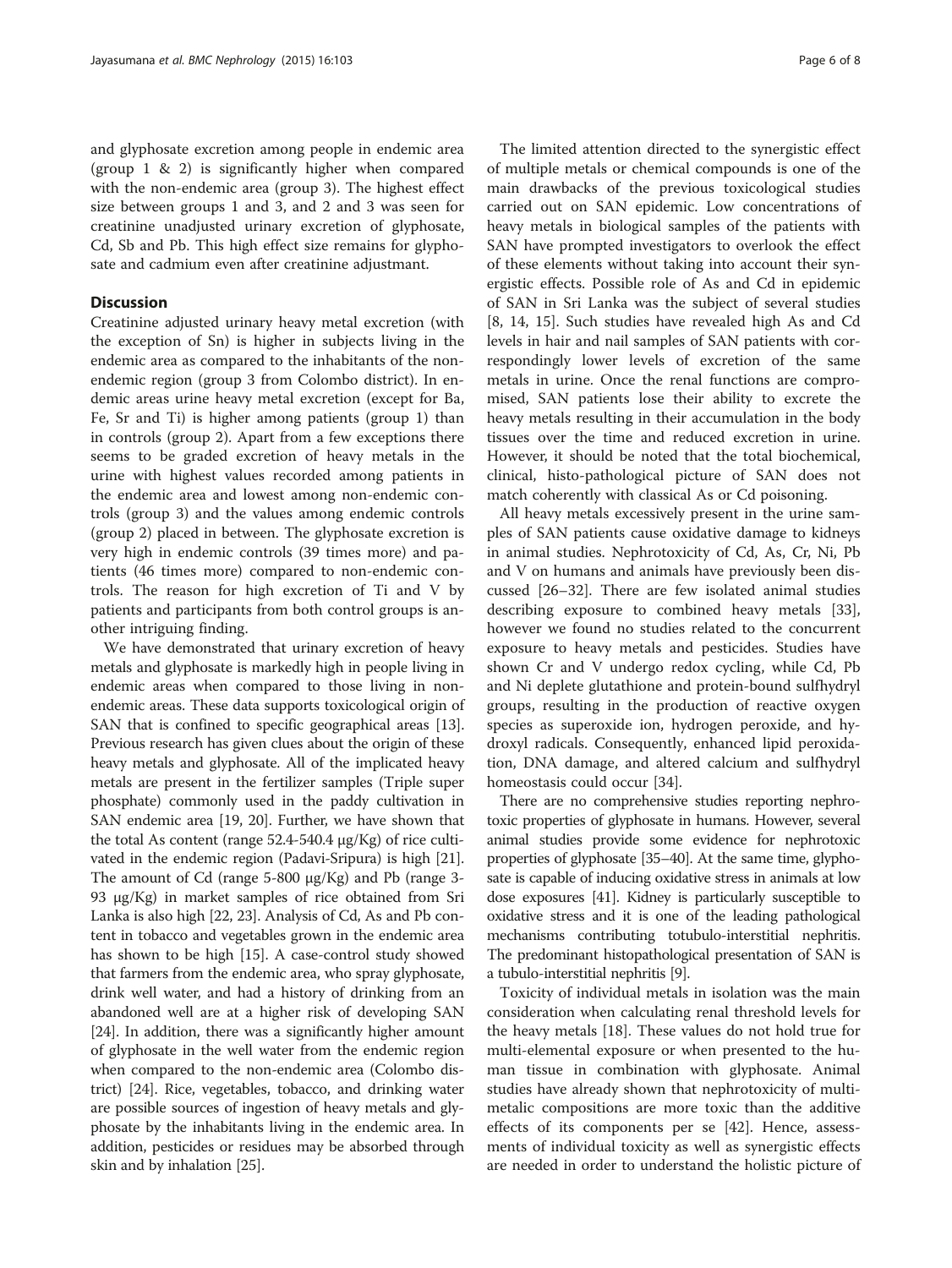<span id="page-6-0"></span>nephrotoxicity caused by a mixture of heavy metals. Furthermore, the potential additive effects of a simultaneous exposure to more than one pesticide compound was shown earlier [[43\]](#page-7-0). The WHO study group demonstrated the presence of excessive amount of multiple pesticides and pesticide residues in the urine samples of individuals from SAN in endemic area [[15\]](#page-7-0). Synergism of toxic heavy metals and pesticides may cause damage to microstructure of the filtering system of the kidney that ultimately results in kidney damage and low glomerular filtration rate. The possibility of formation and/or presence of toxic organo-metallic structures should also be taken in to consideration. Many toxic metals including As, Cd, Pb, Cr, Sn are capable of forming covalent bonds with carbon resulting in organo-metalic compounds [[44\]](#page-7-0). Such a transformation by methylation or alkylation influences their mobility, accumulation and toxicity [[45\]](#page-7-0).

Another study done in Medawachchiya a neighboring area to Padavi-Sripura showed consumption of less than three liters of water per day  $(P < 0.04)$  is a risk factor for SAN [[46](#page-7-0)]. Cyclical dehydration may leads to reabsorption of heavy metals and pesticide residues in the renal tubules. In addition, the dehydration will promote thirst that is quenched by drinking well water that is often contaminated with heavy metals and pesticides [\[24\]](#page-7-0). In a mouse model, it was shown that recurrent volume depletion caused by repeated heat stress, water deprivation could induce proximal tubular injury, early renal fibrosis and increase in serum creatinine through hyperactivation of the aldose reductase pathway in the renal cortex [[47](#page-7-0)]. Almost all the people in the endemic area who participated to the study excrete heavy metals and glyphosate but only some develop disease. Apart from dehydration, other causes such as hereditary factors, infections may also contribute to the development of SAN. However, heat stress and cyclical dehydration could not be considered as the major factor responsible for SAN as similar kidney disease epidemic or even isolated outbreaks were not reported from Northern Province of Sri Lanka, a cultivating area adjacent to the SAN endemic area in spite of having similar or even harsher climatic factors. Northern Province of Sri Lanka had not been using or minimally using imported agrochemicals due to prohibition imposed by the government due to the potential of these agrochemicals being used in the production of Improvised Explosive Devices by the terrorist groups [\[13](#page-7-0)].

A major limitation of this study is the small sample size (10 each in three groups) due to logistical and financial constraints. We also did not measure serum creatinine in non-endemic controls (group 3).

### Conclusions

Agrochemicals and heavy metals ingested and absorbed from various routes can accumulate in the body of inhabitants living in the endemic area and are excessively excreted in their urine. This finding is in favor of the toxicological origin of SAN in specific geographical areas. Research has failed to localize a single nephrotoxin responsible for SAN. Multiple heavy metals and agrochemicals such as glyphosate and their residues acting synergistically may play a role in the pathogenesis of SAN. Hypothesized pathophysiological mechanisms leading to renal damage by these toxicants were previously described [[11](#page-7-0)]. Currently, this epidemic of kidney disease has escalated to become the most important health issue in the paddy farming areas in the dry zone of Sri Lanka. More research is needed to investigate the mechanism of renal damage caused by chronic low dose exposure to multiple nephrotoxins.

#### Abbreviations

CKDnT: Chronic Kidney Disease due to non-traditional causes; CKDu: Chronic Kidney Disease of unknown etiology; CSULB: California State University, Long Beach; DNA: Deoxyribo Nucleic Acid; ELISA: Enzyme Link Immune Sorbent Assay; ICP-MS: Inductively Coupled Plasma Mass Spectrometer; IIRMES: Integrated Research in Materials, Environments and Society; NCP: North Central Province; SAN: Sri Lankan Agricultural Nephropathy.

#### Competing interests

The authors declare that they have no competing interests. The founding sponsors had no role in the design of the study; in the collection, analyses, or interpretation of data; in the writing of the manuscript, and in the decision to publish the results.

#### Authors' contributions

CJ conceived of the study, participated in its design, coordination, data acquisition, analytical study and drafted the manuscript. SG participated in the design of the study, analytical study and data analysis/ interpretation. SS participated in the design of the study, data acquisition and performed the statistical analysis and data interpretation. All authors read and approved the final manuscript.

#### Authors' information

CJ (MBBS, PhD) is a toxicologist and lecturer in Pharmacology at Faculty of Medicine, Rajarata University of Sri Lanka (RUSL). SG (MD, Dr.PH) is Professor of Occupational Medicine, California State University, Long Beach, USA and a diplomate American board of preventive medicine in occupational medicine. SS (MBBS, MD, FRCP<sub>Edin</sub>) is chair and Professor of Medicine, Faculty of Medicine, RUSL.

#### Acknowledgement

The assistance given by Dr. Chinthaka Wijewardhane and Dr. Suneth Agampodi are greatly acknowledged. Farmers Trust Fund of Sri Lanka provided the financial support for the study. IIRMES lab director Richard Gossett and his staff extended their maximum support for the study.

#### Author details

<sup>1</sup> Department of Pharmacology, Faculty of Medicine & Allied Sciences, Rajarata University of Sri Lanka, Saliyapura 50008, Sri Lanka. <sup>2</sup>Department of Health Science, California State University Long Beach, Long Beach, CA 90840, USA. <sup>3</sup> Department of Medicine, Faculty of Medicine & Allied Sciences Rajarata University of Sri Lanka, Saliyapura 50008, Sri Lanka.

## Received: 4 April 2015 Accepted: 6 July 2015 Published online: 11 July 2015

#### References

1. Hogan CM. Heavy metal. The encyclopedia of earth. Available: [http://](http://www.eoearth.org/view/article/153463/) [www.eoearth.org/view/article/153463/](http://www.eoearth.org/view/article/153463/). Accessed 30 March 2015.